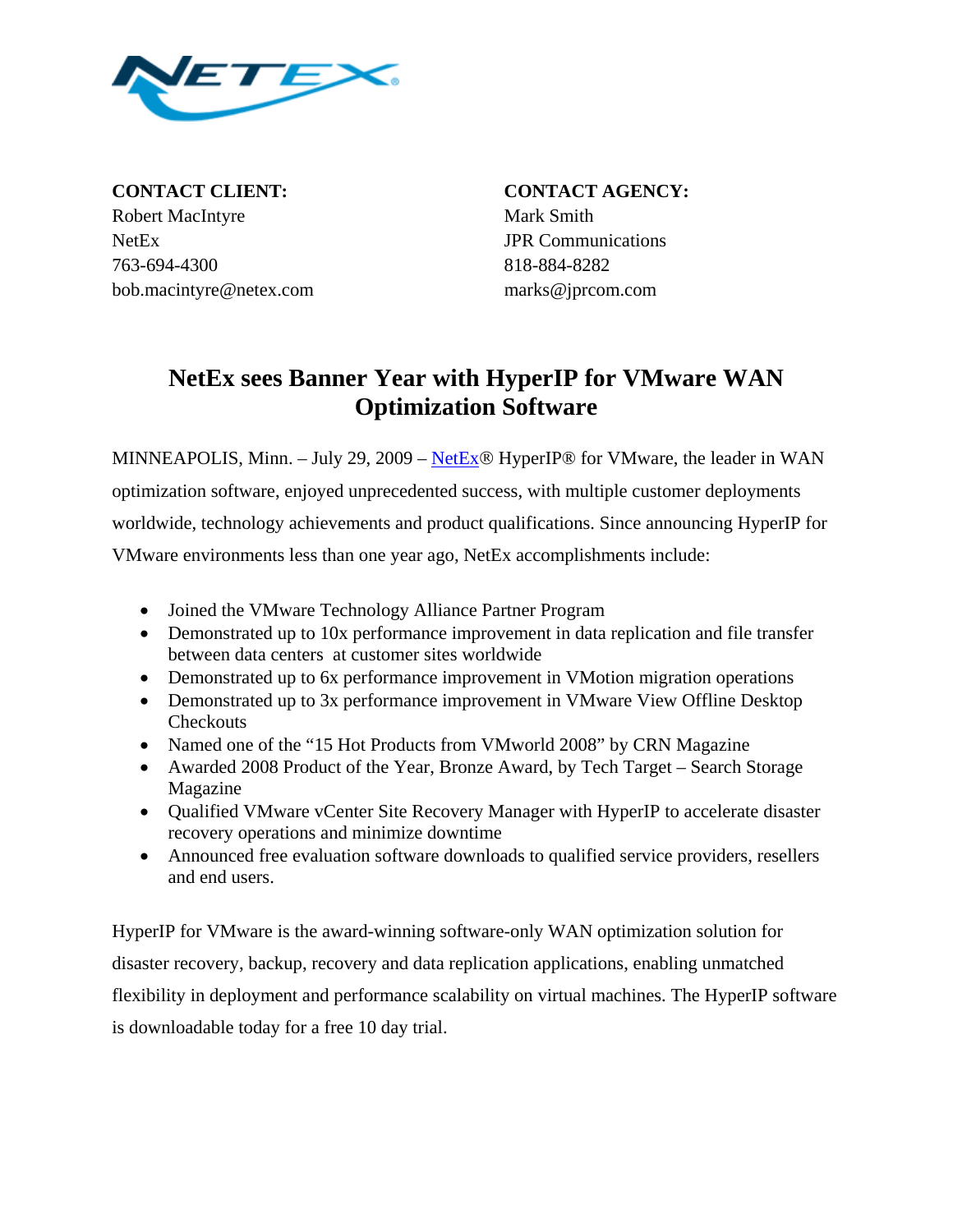Triangle Computer Services, a managed service provider specializing in virtualization solutions, now bundles NetEx HyperIP for VMware software with their virtualized DR services including backup, replication and disaster recovery. "Deploying HyperIP for replication, backup, recovery and data center migrations provides our partners and customers the confidence that their valuable information will be protected and moved on time, every time," said Richard O'Brien, Technical Director at Triangle.

"As the industry's first and only software-based WAN optimization software targeting BC/DR applications, we needed to prove our function and value to a sophisticated community of VMware users, solution providers, and press. HyperIP for VMware has met or exceeded our goals in every way and delivered on its promise," said Robert MacIntyre, NetEx Vice President of Business Development and Marketing. "While popular for bringing down IT costs, virtual infrastructures do not solve the inherent bandwidth issues and bottlenecks that exist in largescale TCP/IP implementations. HyperIP delivers vastly increased performance and mitigates these performance limitations on existing VMware servers and IP WAN infrastructures.

HyperIP is currently solving BC/DR performance problems worldwide for the following applications: VMware VMotion, Veeam replicator, IBM TSM, Data Domain replication, DataCore AIM, and others. A free downoad and trial is available at the following sites:

- [https://www.netex.com](https://www.hyperip.com/)
- <http://www.vmware.com/appliances/directory/va/155643/download>
- <http://www.triangle.ie/hyperip.htm>
- <http://www.hyperip.de/>

Pricing for HyperIP for VMware starts at \$2000. Resellers interested in becoming a NetEx partner should contact NetEx at http://www.netex.com/partners/become-a-partner.

## **About NetEx**

Formed in 1999 as a spin-off of Storage Technology Corporation (StorageTek®), privately-held NetEx has provided the world's fastest WAN optimization software in the industry, along with guaranteed data delivery, for over 20 years to more than 100 of the world's largest and most